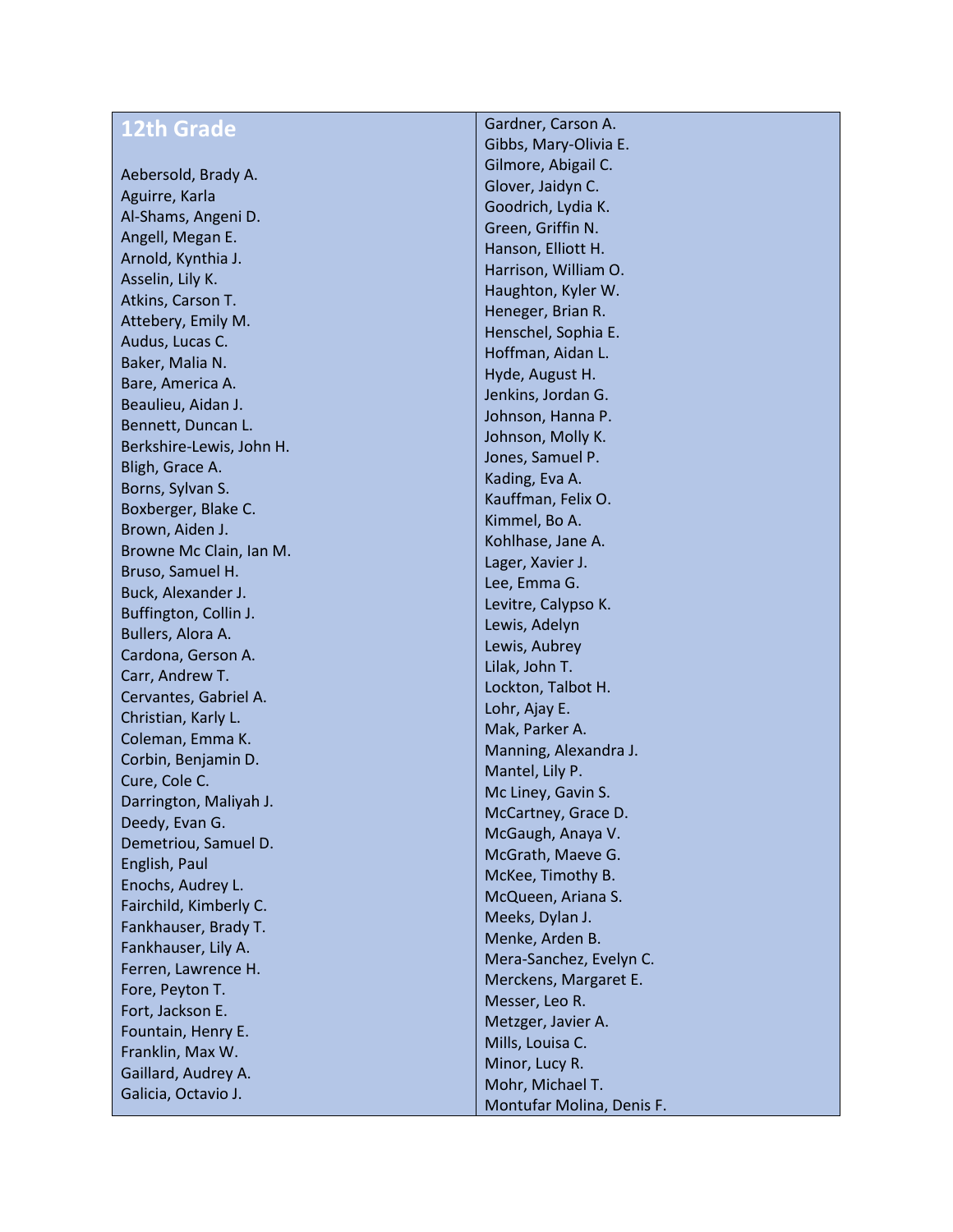Morris, Gibbs C. Morrissey, Madeline G. Nickolett, Ethan M. Nottberg, Margaret J. Oliver, Dean P. Pace, Alec C. Pate, Sara M. Paulus, Andrew W. Pearcy, David R. Pieters, Jake T. Powell, Hanna M. Privette, Mara K. Ragland, Lucy F. Rigby, Jacob F. Rogers, Lillian S. Romer, Colin C. Roth, Evelyn N. Rubesch, Kristine J. Schutt, Mason L. Segura, Joseph J. III Simonsen, Dane T. Sims, Wyatt R. Skates, John P. Smith, Ella Y. Smith, Garrett Sowden, Blake J. Sowell, Arin H. Stedry, Sam T. Sudermann, Mason F. Swanson, Kale A. Taylor, Brooke A . Taylor, Jesse R. Ternus, Owen P. Tetrick, Courtenay L. Thiede, Jane M. Tovar Togo, Kevin J. Trotter, Drew D. Vela Leiva, Mirsa R. Wadood, Ahmed U. Waldo, Mitchell T. Warren, Andrew G. Weiland, Benjamin A. Welch, Carson C. Welker, Jack H. Whitehead, Haleigh R. Zukaitis, Evelyn A.

## **11th Grade**

Abington, Marley M. Aiken, Baya M. Aikin, Tatum P. Ainslie, Grace M. Alber, Eero M. Alexander, William N. Allen, Izadora J. Anderson, Henry D. Atkinson, Blake L. Attebery, Audrey J. Attig, Holden R. Ball, Charlotte E. Barnes, Brianna M. Bastien, Annie F. Baylor -Harness, Cealanda M. Beauchamp, Brooke O. Beikmann, William T. Benjamin, Piper G. Bethay, Charlie J. Bihuniak, Emerson P. Black, Ava E. Borthwick, Anna F. Boutilier, Calliope R. Bradley, Bennett S. Breier, Ian M. Breneman, Carter D. Brunell -Wright, Alaina B. Bryant, Marin M. Burdick, Adya E. Cameron, Aaron C. Carreno, Alexander M. Cashman, Delia C. Chapman, Hadley R. Crofoot, Stephen D. Cummings, Jayden A. Curran, Ethan S. Davis -Stiles, Ella Desbois, Olivier S. Duske, Arthur C. V Ferguson, Joseph F. Ferren, Jack C. Fisher, Luke E. Fisk, Phoenix E. Galicia, Roberto I. Gant, Hailey R.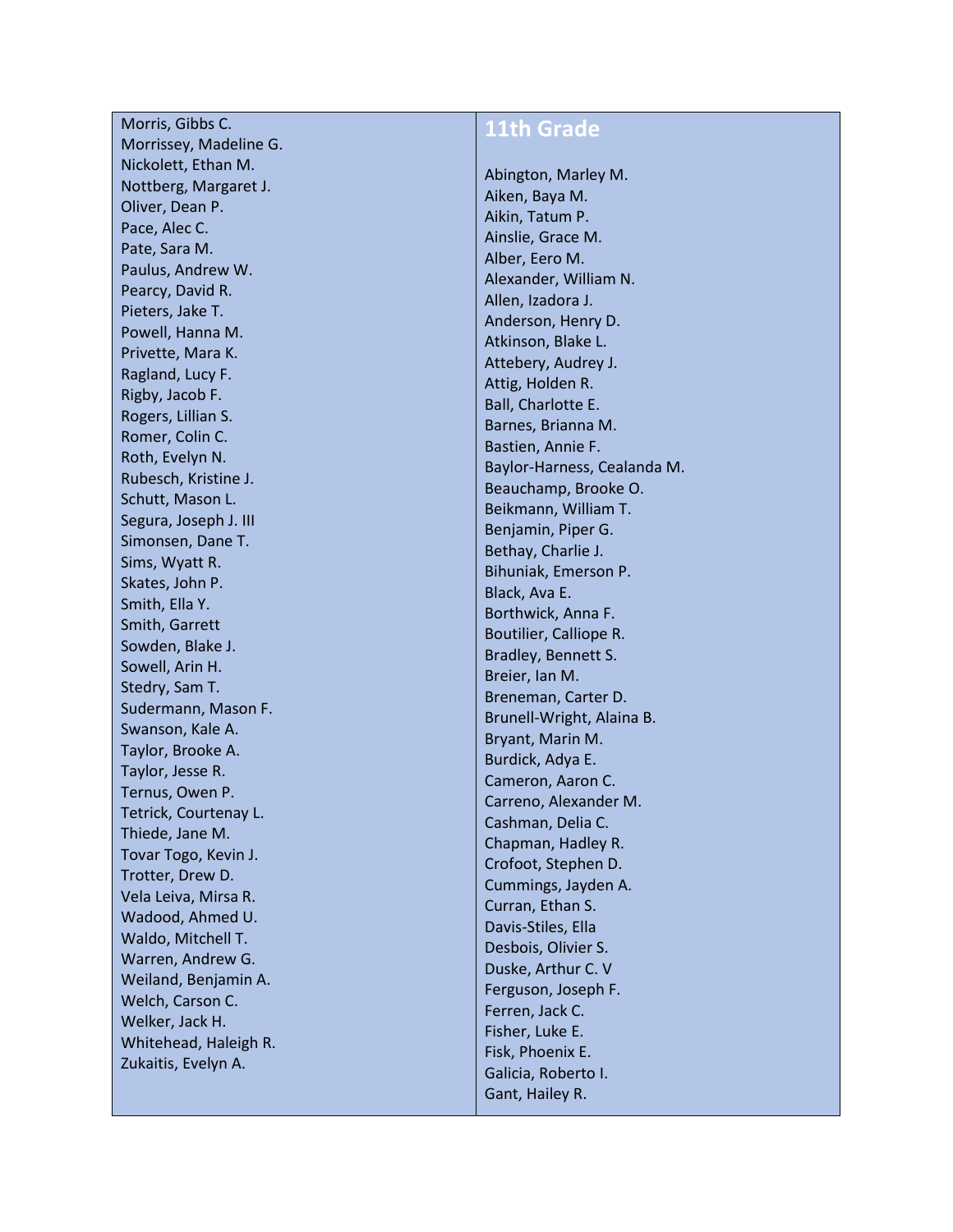| Garbe, Gretchen B.      | Meyer-Stroganova, Daniel L. |
|-------------------------|-----------------------------|
| Gillis, Jacey R.        | Miller, Ethan R.            |
| Griffin, Greta E.       | Montalbano, Brennan K.      |
| Grinstead, Ryan P.      | Moore, Wilson M.            |
| Guck, Avery S.          | Morehead, Audrey N.         |
| Hardinger, Kirk J. JR   | Moren, Charlton V.          |
| Harms, Graison H.       | Mosher, Graham P.           |
| Harrison, Collier B.    | Ohlund, Maddux              |
| Haw, Lily E.            | Ozkan, Ayla H.              |
| Heman, Gabriel T.       | Parisi, Nicholas A.         |
| Hidalgo, Tanya          | Patel, Kayaan R.            |
| Hill, Abigail G.        | Pauls, Eleanor Y.           |
| Hill, Dylan R.          | Peters, Alexis M.           |
| Holy, Elison G.         | Peters, Kyle S.             |
| Hunt, Sophia M.         | Pollock, Emily C.           |
| Hutchinson, James B. IV | Porter, Tristen G.          |
| Jackson, Cole J.        | Prendiville, Lucas D.       |
| Jenkinson, Ethan M.     | Revare, Henry               |
| Joplin, Blake           | Reynolds, Brayden C.        |
| Kaye, Erin              | Rice, Helen J.              |
| Keedy, Jaclynne P.      | Richardson, Owen T.         |
| Kiel, Jacob C.          | Rios-Sauza, Axel T.         |
| Kim, Avery S.           | Robinson, Samantha C.       |
| Kipruto, Kelly          | Rocca, Emily                |
| Kirchhoff, Tyler J.     | Rupp, Delaney E.            |
| Klumpp, Maggie J.       | Sanders, Marisa             |
| Koke, Averi J.          | Schirger, Kathleen O.       |
| Kopp, George C. V       | Sederquist, Zachary J.      |
| Kowalik, Khloe O.       | Shroyer, Sophie L.          |
| Laird, Jack S.          | Sih, Edward                 |
| Lawrence, Lilian M.     | Simmonds, Isabelle L.       |
| Lawson, Connor A.       | Smith, Lauren M.            |
| Leonard, Curtis J.      | Sorce, Gianna C.            |
| Lieber, Michael J.      | Sparks, Nathan R.           |
| Limanek, Parker J.      | Squires, Graham R.          |
| Lucas, Grant C.         | Stechschulte, Henry V.      |
| Luikart, Emerson G.     | Stein, Abigail L.           |
| Lukaszewski, Antonio C. | Stevens, Kira A.            |
| Lynch, Isabella R.      | Stry, Daisy J.              |
| Lynn, Nora K.           | Sublette, Norah J.          |
| Martin, William B.      | Suh, Xochitl M.             |
| Martucci, Matthew P.    | Tarpey, Kathryn T.          |
| McAlister, Colleen M.   | Thuenemann, Sabrina C.      |
| McConwell, Sarah V.     | Trease, Macy L.             |
| McKee, Pierson R.       | Treml, Harold F.            |
| McKenna, Genesee A.     | Verdin, Jacan H.            |
| McShane, Libby F.       | Vogel, Amelia G.            |
| Meredith, Elise R.      | Weeks, John Cooper          |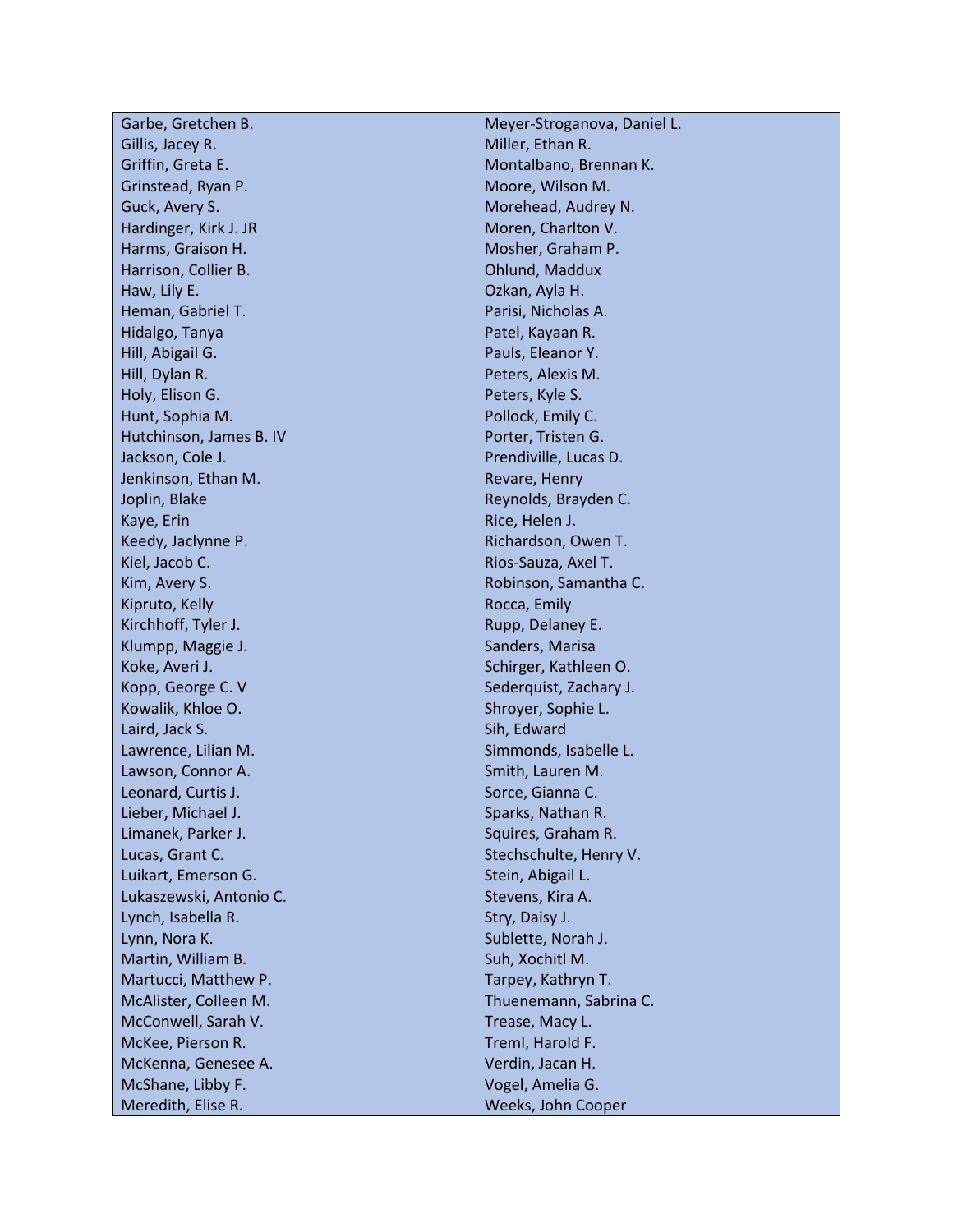## Welch, Elise J. Whalen, Molly G. Whitehead, Abigail G. William, Zoe M. Winne, Aidan Wolf, Maryjane A. Wu, Po -Lin Wurst, Anna E. Zadoo, Paige A. Zwillenberg, Charles W.

## **10th Grade**

Alexander, Anna E. Anderson, Isaac W. Anderson, Isabelle L. Apprill, Audrey C. Aubuchon, Samuel M. Beil, Luke A. Brown, Elizabeth G. Brown, Radley R. Bruck, Sophia R. Brundige, Syl M. Burns, Samuel A. Byrd, Patrick K. Cacy, Nellie J. Carle, Roslyn M. Carson, Sofie M. Cattaneo, Calista D. Collison, Emma S. Comes, Rosemary J. Conkright, William A. Connelly, Bridget C. Connelly, Caitlin G. Crosby, John C. Crossley, Abigail J. Daggett, Elliott W. Daon, Nicholas Dehan, Ryan C. Desbois, Lucas X. Doyle, Madeline C. Elmore, Emilie R. Falley, Hayden W. Finkelston, Ira C. Flint, Patrick C. Flower, Alexander S. Fore, Connor

Fraser, Georgie Friedman, Mimi R. Gahagan, Lauren P. Galicia, Eva M. Gibson, Rowan M. Giele, Wolfgang F. Goettsch, Claire E. Gooley, Christian J. Gould, Adam J. Gray, Adriane P. Greenstein, Charles H. Gudex, Elizabeth C. Guerrero Mazo, Kevin A. Hakes, Myrabella M. Hanson, Blake H. Harbert, Luke T. Hedrick, Mason D. Helmuth, Jackson D. Hembree, Benjamin G. Hendon, Ryder R. Howard, Ella F. Hsiung, Valerie L. Hudson, Neva S. Huggins, Alexander J. Hull, Lucas A. Hyde, Greta B. Hyde, Peter W. III Imm, Greyson R. Jones, Beckham A. Jones, Jackson W. Keim, Andrew Kennedy, Parker King, Griffin M. Konold, Porter D. Kostner, Helen K. Kuhlman, Stephen M. Ledford, Layla R. Lee, Abigail E. Leonard, Magdalen E. Liberda, Marissa J. Limbird, Abigail L. Lindmark, Nicholas A. Lutes, Otto F. Madden, Liv K. Manning, Alayna L. Marin, Evan S. Masewicz, Benjamin W. Mazza, Anthony B.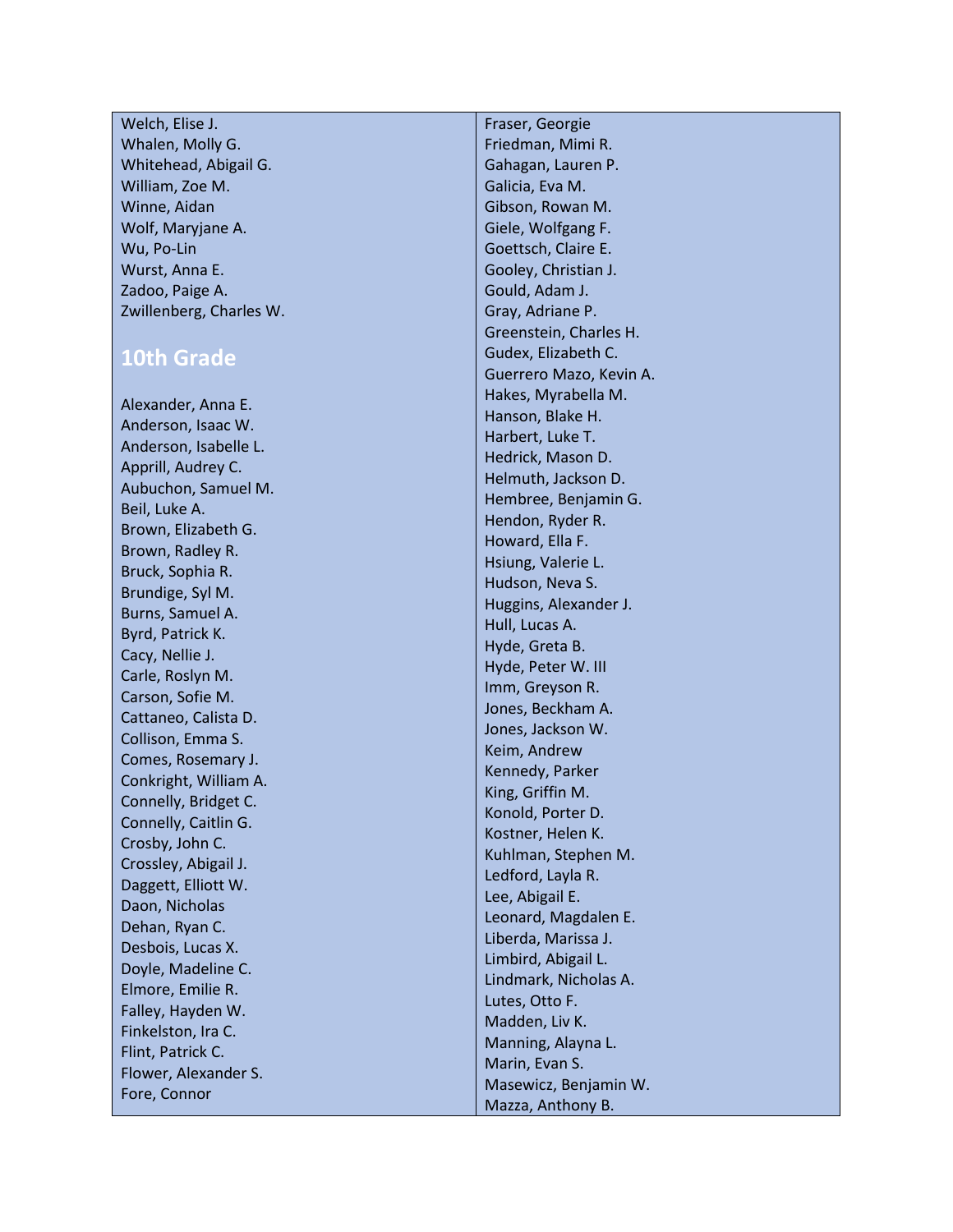McKee, Lillian G. Medcalf, Devin T. Mendy, John K. Miller, Chase C. Miller, Jake L. Moore, Riley C. Muller, Michael T. Murphy, Antony T. JR Muther, Davis A. Neusel, Conor A. Norris, William V. Ousley, Ian D. Pena, Jacob N. Pindell, Jordan C. Reed -Schall, Nadia Rettenmaier, Beck D. Reyes Rosales, Yahir Rogers, Kayden B. Saylor, Edward J. Schaff, Patrick Schrotberger, Fern A. Sexton, Markus D. Shaffer, Lucas R. Sherry, Leah G. Shipley, Hailey M. Sides, Jack C. Siegel, Natalie A. Snyder, Henry P. Stechschulte, Peter C. Stinson, Annabelle Stowe, Bella C. Stratemeier, Edward H. V Streiler, Samuel H. Thackery, Samuel F. Thomas, Emma C. Tompkins, Audrey K. Trucksess, Andrew W. Vaughan, Jackson E. Verbanic, Aidan M. Wallner, Liam J. Wessel, Brenton Wilkinson, Charles D. Wilson, Curtis B. Wood, William P. Youngers, Audrey F. Zastrow, Ashley K.

## **9th Grade Honor Roll**

Aguilar, Lexy N. Ainslie, Dawson B. Alldredge, Connor Alsin, Lars D. Andruk, Alexander D. Angell, Nathan W. Apprill, Matthew H. Athon, Eleanor J. Aubuchon, Emma K. Audus, Mae A. Baird, Gavin H. Baldassaro, Isabel Barnes, Brenae Barnes, Brennen R. Barnes, John W. Barrett, Haydn P. Beedle, Sophia D. Berbena Juarez, Zulmy J. Bergin, Gracie L. Biles, Wilson T. Billingsley, Nathan G. Birch, Laine L. Bircher, Jackson C. Black, Caroline M. Black, Lucie Jane K. Breford, Christian L. Brende, Cooper J. Brock, Carter L. Brown, Ethan W. Brown, Grace A. Brundige, Larkin C. Buford, Saryah Bush, Harrison L. Campbell, Makena K. Carreno, Natalie L. Carter, Isabelle M. Casey, Thomas B. Chaney, Zoe D. Chanyaem, Phoenix C. Comes, Margaret L. Condon, Lola M. Condon, Margaret D. Conner, Harrison P. Curtis, William J. Dandoy, Michael R.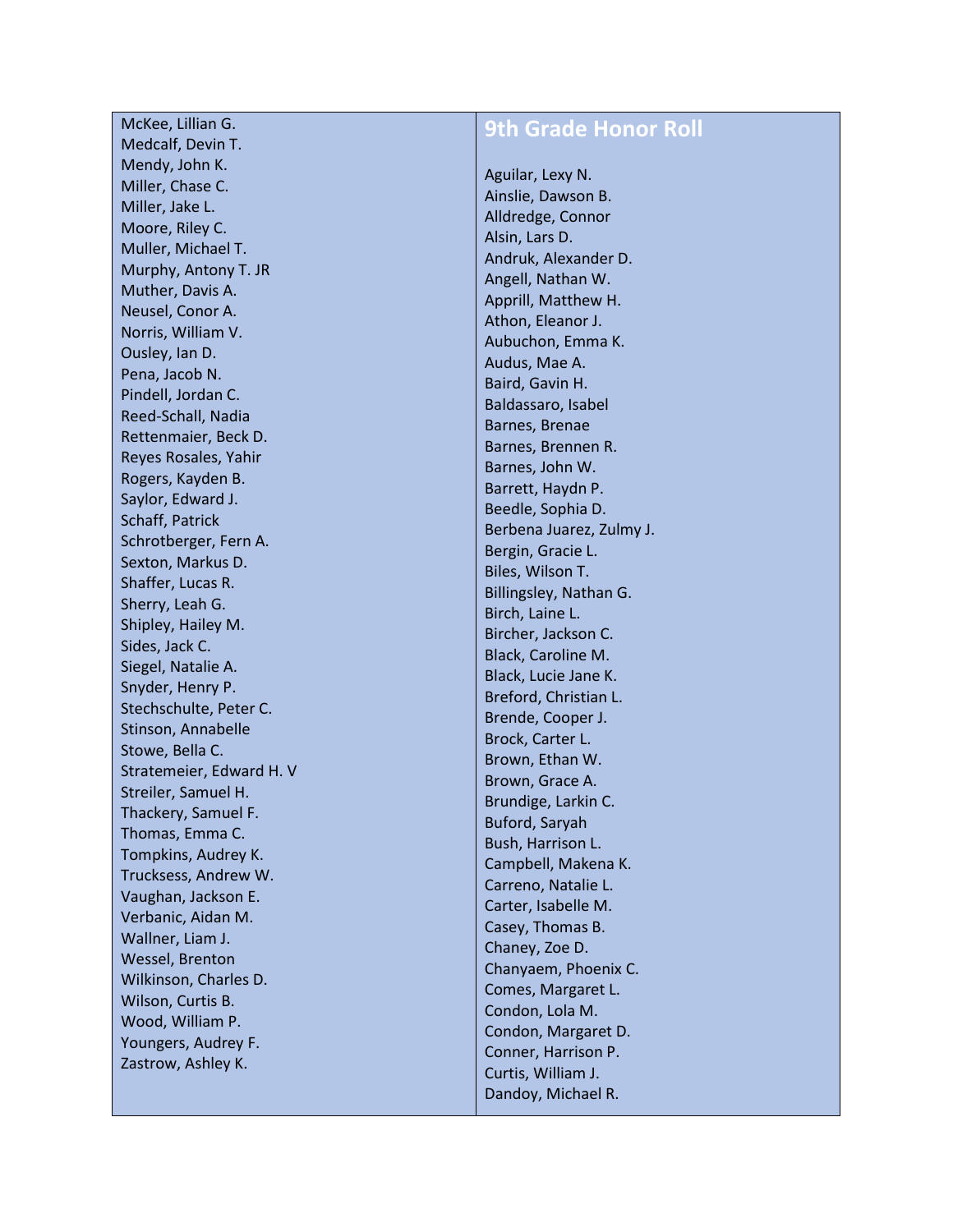| Danforth, Blake R.       | Lawrence, Nicholas F.       |
|--------------------------|-----------------------------|
| Demetriou, Grace E.      | Lee, Lillianna R.           |
| Drennon, Logan J.        | Levin, Andrew M.            |
| Ecton, Adelaide          | Levitre, Aziliz L.          |
| Ecton, Charlotte G.      | Liljegren, Curtis A.        |
| Engel-Anthan, Aura A.    | Loeb, Mackenzie A.          |
| Faulkner, Blakely S.     | Lowry, Lukas                |
| Ferguson, Jack E.        | Marroquin, Rubi             |
| Fillmore, Davis S.       | Martinez Suarez, Melissa A. |
| Ford, Cooper J.          | Maupin, Madison A.          |
| Freund, Ashley A.        | McGrath, Hailey Claire      |
| Garwood, Macy E.         | McKenny, Kaedyn J.          |
| Gedman, Zachary K.       | McKinney, Smith N.          |
| Geer, Brody B.           | McPhail, Kai B.             |
| George, Nathaniel B.     | Meek, Ethan A.              |
| George, Tyler H.         | Mellenbruch, Han S.         |
| Gill, Anna C.            | Menke, Asher B.             |
| Gill, Samuel E.          | Miller, Molly L.            |
| Gravely, Christian D.    | Moore, Brooks T.            |
| Greenstein, Lillian K.   | Morrissey, Robert O.        |
| Grummert, Gwendalyn A.   | Musick, Joseph J.           |
| Haddad, Cash O.          | Nelson, Henry J.            |
| Hardacre, Charlotte      | Nelson, Sanaia              |
| Hardin, Cooper B.        | Nicks, Adalynn R.           |
| Haughton, Brady T.       | Noblit, Fletcher J.         |
| Haulmark, Henry J.       | Norris, Gavin J.            |
| Hawks, Reid              | Ordonez, Evie I.            |
| Heese, Drew M.           | Ousley, Oliver C.           |
| Hernandez, Gabriel       | Oviatt, Anderson H.         |
| Herrera, Zoelie A.       | Pastine, Jonas G.           |
| Hipolito-Venancio, Alexa | Patel, Jaylen R.            |
| Hoffman, Kelly A.        | Patton, Amelia E.           |
| Hook, Aidan D.           | Phelan, Colin T.            |
| Hruda, Maxwell           | Pieters, Owen J.            |
| Huaman, Damenic F.       | Potter, Hayden J.           |
| Huntley, Gus D.          | Reese, Scarlet E.           |
| Hurley, Mackenzie E.     | Revare, Russell L.          |
| Huston, Vesuvius D.      | Roberts, Faith R.           |
| Johnson, Alexis R.       | Rogers, Claire E.           |
| Johnson, Nicholas V.     | Rogers, Jayven D.           |
| Jolles, Jacob T.         | Romer, Daniel C.            |
| Kahl, Ruby M.            | Root, Poppy C.              |
| Karr, Zoey R.            | Rose, Katherine H.          |
| Kearns, Cooper D.        | Rothrock, Rylee A.          |
| Klaiber, Aidan A.        | Sajna, Alexander J.         |
| Koeneman, Chase E.       | Schnurr, Mason G.           |
| LaHue, Luke J.           | Schuessler, Kyler J.        |
| LaMonica, Luke A.        | Sims, Colton I.             |